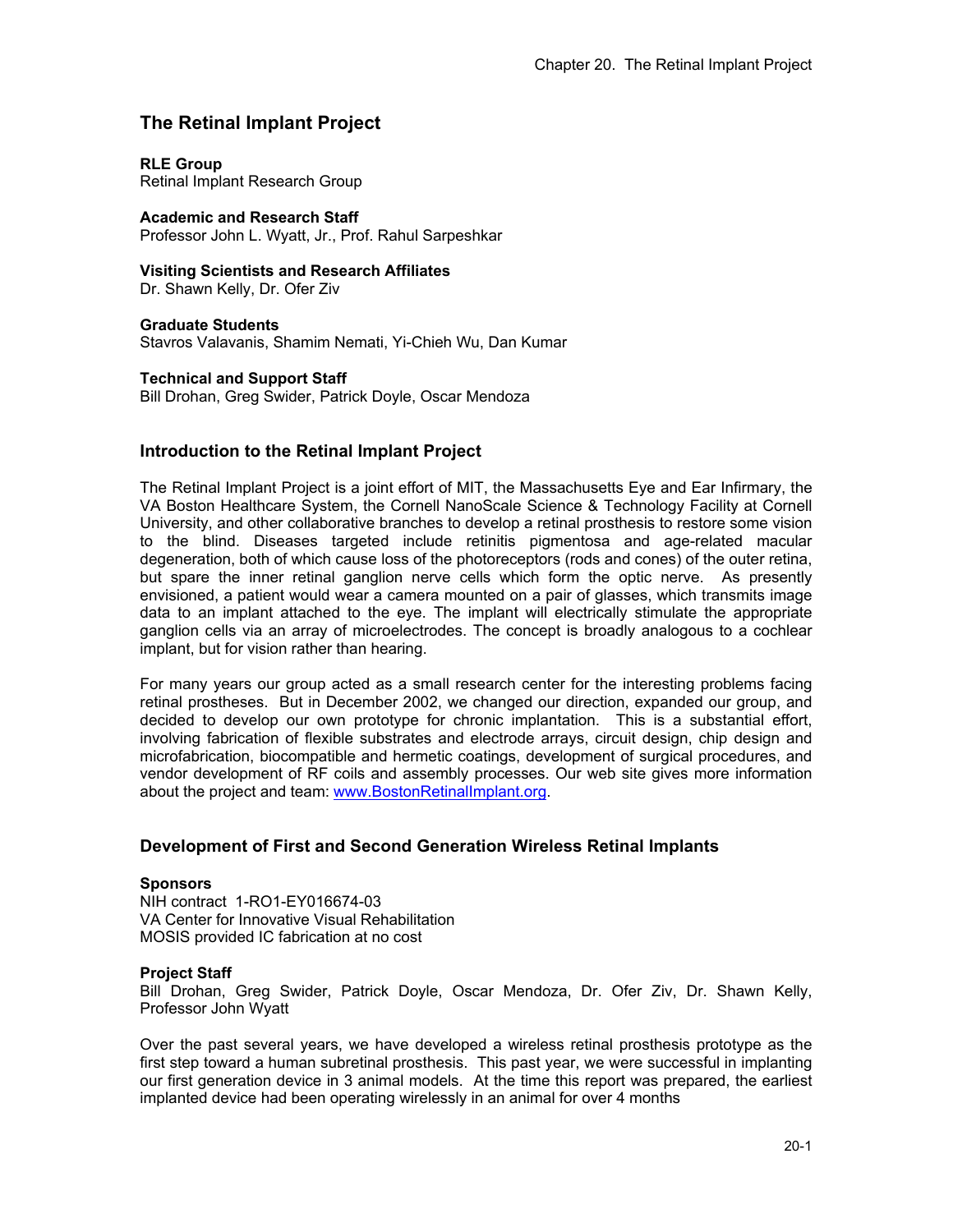### **Active Implant Surgical Trials**

In March of 2008, we implanted an active first generation device (shown in Figure 1) in a Yucatan minipig and demonstrated that it was functional following the surgery. In May, we successfully repeated this surgery twice more. An *ab externo* surgical technique was used in which the secondary coil was sutured temporarily onto the superior sclera while a 7 mm long, 1.5 mm wide, 15 µm thick polyimide array was inserted into the subretinal space. At the completion of the surgery, the whole implant was covered by the conjunctiva. No complications were observed during the surgeries, although some extrusion of the implant through the conjunctiva was later observed.



**Figure 1**. Detailed mockup of the first-generation implant. All parts are mounted on a 25-um thick flexible substrate, which has conducting wires embedded within. The thin neck is placed beneath the superior rectus muscle during implantation. The implant is sutured to the sclera through the seven semicircular tie points shown.



 **Figure 2** Photographs taken during surgery**.** 



 **Left:** Suturing the implant to the sclera. **Right:** View prior to covering the device with the conjunctiva.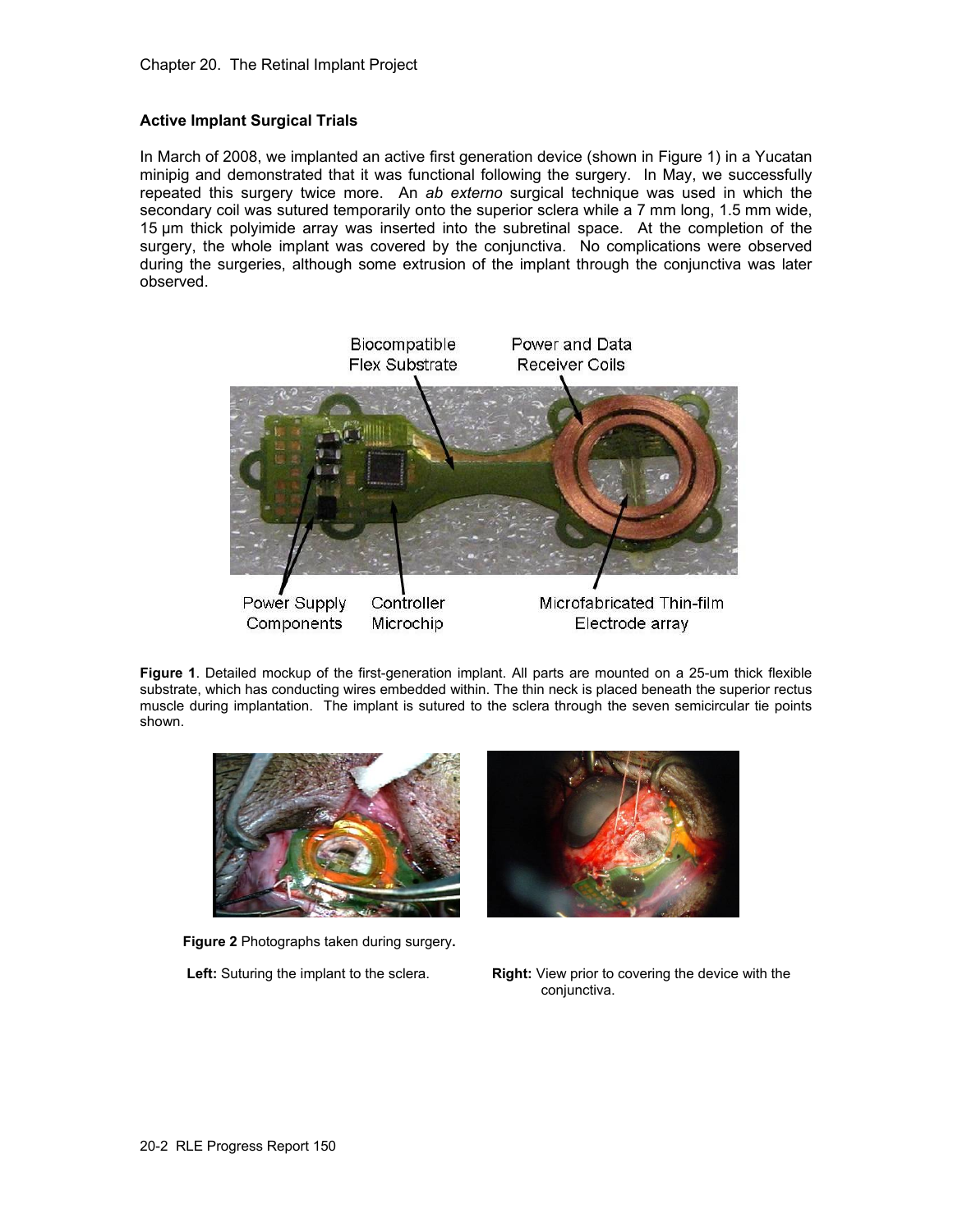We have operated the device wirelessly and captured stimulation artifact waveforms via a contact lens electrode placed on the eye of the animal, demonstrating the operation of the device. In the 3 months since the first surgery, we have continued to refine and optimize the control circuitry and the sense circuitry.



**Figure 3** Stimulation artifact waveforms collected immediately following the surgery and 3 months later.

#### **Second Generation Implant Design**

Figure 4 shows an artist's conception of the second generation prosthesis. Power and data are transferred wirelessly to the implant via radiofrequency (RF) fields from the primary transmitter coils mounted in a pair of glasses to the secondary receiver coils sutured around the iris. As with the first generation design, this approach avoids a cable connection between the eye and external hardware, and the electrode array is placed in the subretinal space beneath the retina. A mockup is shown in Figure 5.





**Figure 4**. **Left:** Artist's conception of the second generation implant system. The image obtained by an external camera is translated into an electromagnetic signal transmitted wirelessly from the external primary data coil mounted on a pair of glasses to the implanted secondary data coil attached to the outside wall (sclera) of the eye surrounding the iris. Power is transmitted similarly. Most of the volume of the implant lies outside the eye, with only the electrode array penetrating the sclera. **Right:** The electrode array is placed beneath the retina through a scleral flap in the sterile region of the eye behind the conjunctiva.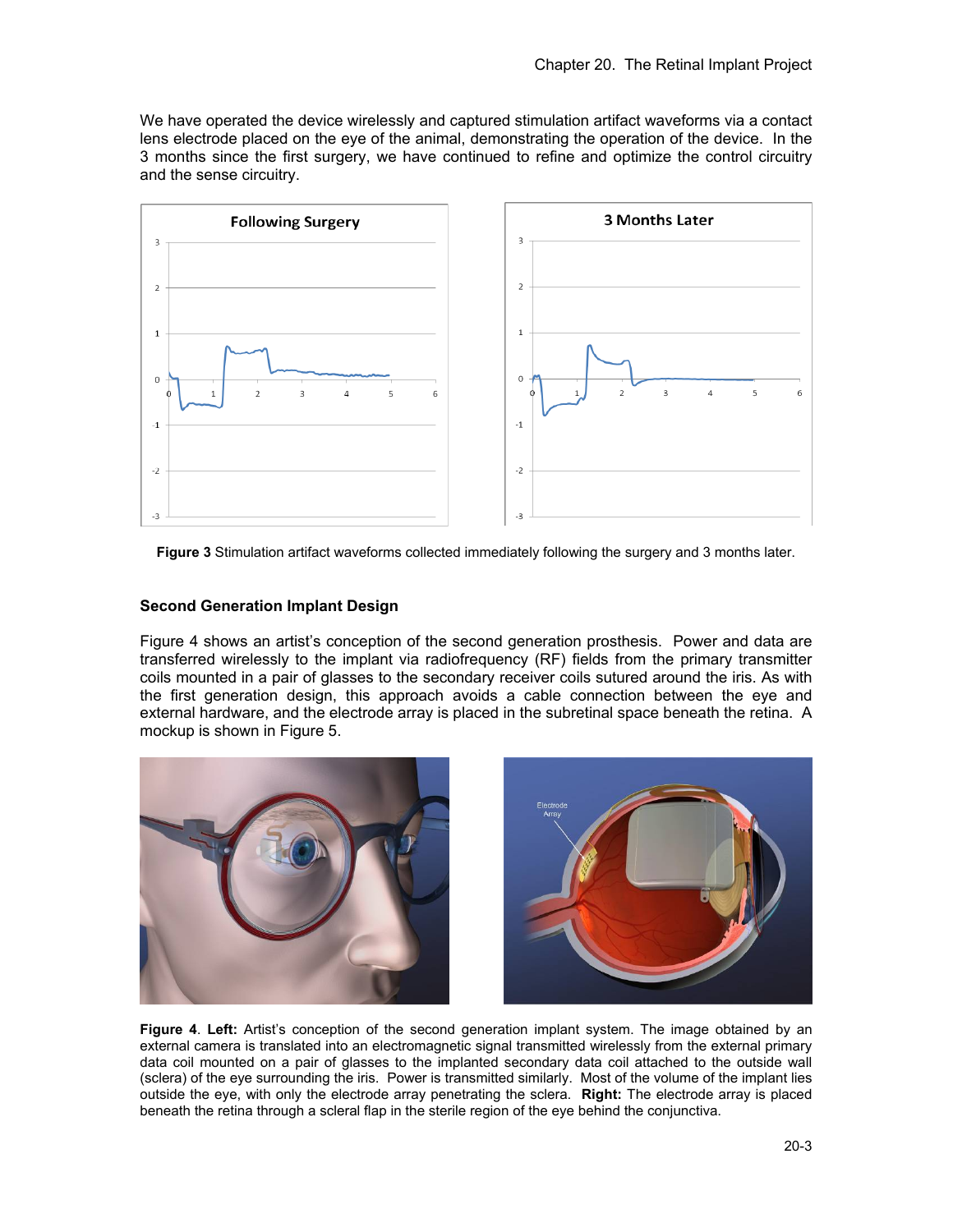

**Figure 5**. Mockup of the second-generation implant. All electronic parts are hermetically sealed in a titanium case with 19 feedthrough pins connected to an external flex circuit. The power and data coils are sutured to the eye around the iris (under the conjunctiva) while the electrode array is inserted subretinally at the back of the eye. The case is sutured to the sclera through the two suture tabs shown.

#### **Electronics**

The core of the retinal prosthesis is the 25,000 transistor stimulator chip. Two versions currently exist and two more are under development. The original device was designed by Luke Theogarajan in 2005. This design was modified by Shawn Kelly in 2007 to reduce the power consumption at reset and to provide additional visibility into the internals of the device. Both versions were fabricated at no expense to the project thanks to the generosity of MOSIS. The chips produce variable current pulse durations, amplitudes, inter-pulse intervals and selections of the set of electrodes to be stimulated. These first versions of the chip worked well enough to be used in prototypes and in early animal experiments, but over the past two years we have discovered a number of changes and improvements that are necessary. The most urgent problem is that the signal transmission is not robust enough for chronic human trials. We also need to add a low-bandwidth back-telemetry channel to enable us to monitor electrode voltages and impedances.

Two new designs are in development currently. The first design marries an existing neurostimulator IC to an existing low power bidirectional wireless communications IC, both of which are available from a commercial partner, Sigenics. This design will feature a more robust communication link (using FSK instead of ASK) and will provide the back-telemetry capability required to monitor the health of the device and characteristics of the tissue surrounding the electrode array. It will not, however, provide the safety features and other capabilities required for human trials. Consequently, we have started the process of designing a custom device (in conjunction with Sigenics) that meets these requirements.

#### **Hermetic Package and Feedthroughs**

Our first generation wirelessly driven implant (currently in animal models) was designed to be encapsulated in parylene-C for saline testing and animal implantation. However, soak tests revealed minor delamination of the parylene coating, as well as corrosion of the exposed metal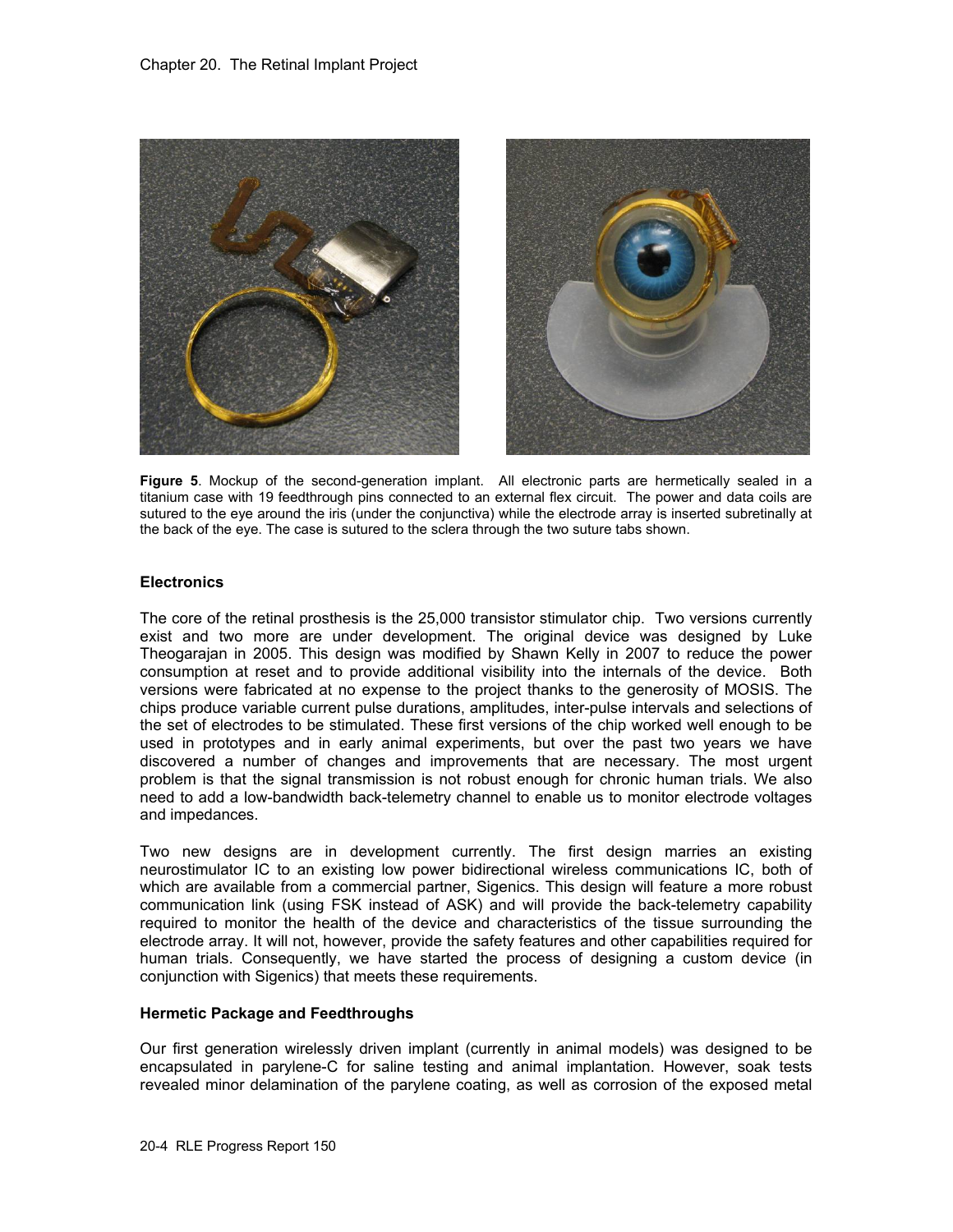current return region. Consequently, this encapsulation method is not suitable for long-term animal studies (months or years) or for the clinical human studies that will eventually be required.

Two years ago, we commenced development of new state-of-the-art hermetic micro-package technology for our retinal prostheses devices. Our efforts focused on the design and construction of the hermetically sealed microelectronics package for our existing wirelessly powered retinal prosthesis device. By using the existing electronics design, we will have a proven electronics platform available to evaluate the performance of the new hermetic packaging. Our initial hermetic package design provides for an internal electronics flex to connect to a ceramic hermetic feedthrough. This allows the electrode drive wires, as well as the power and data coil wires, to pass through the packaging without leakage. The hermetic package will allow us to proceed to longer term animal surgical trials with a 15 electrode implant. This past year we have refined the design to the anterior coil based configuration shown in Figures 4 and 5. We anticipate surgical trials of hermetically sealed active implants in the second half of 2008.

Our overarching objective has been to develop a packaging approach that will eventually be scalable to 100s of I/O channels in the future. Given the fact that the current state of the art in implantable neurostimulator packaging involves enclosures with approximately 20 feedthroughs (e.g., our current device), one might expect that this technology might not scale up to the future needs of retinal prosthetics. One surprising result that emerged from our research in the past two years, however, is that the pitch between output channels in our current implant (500 microns) may actually be maintained when a larger ceramic substrate is used and 100+ pins are placed through it. Figure 6 shows a conceptual sketch of a 104-pin feedthrough with all the channels contained within a ceramic disc 7 mm in diameter.



Figure 6. Proposed 100+ ceramic feedthrough w/500 micron pitch, to be incorporated into the lid of a Ti case similar in size to that shown in Figs. 4 and 5. The stimulator IC would be located immediately adjacent to this feedthrough assembly on the inside of the case.

This disc will form part of the lid of a Ti enclosure with geometry similar to that shown in Figure 5. The connection to the external flexible circuit will be made by laying that circuit over the external side of the enclosure and making the connections with screen-printed, gold-loaded biocompatible conductive epoxy. By utilizing two rectangular ceramic sections containing 75 feedthroughs each, it is conceivable that even 150 I/O channels may be achievable within a Ti enclosure approximately the same size as that we are currently implanting. We plan to continue this approach.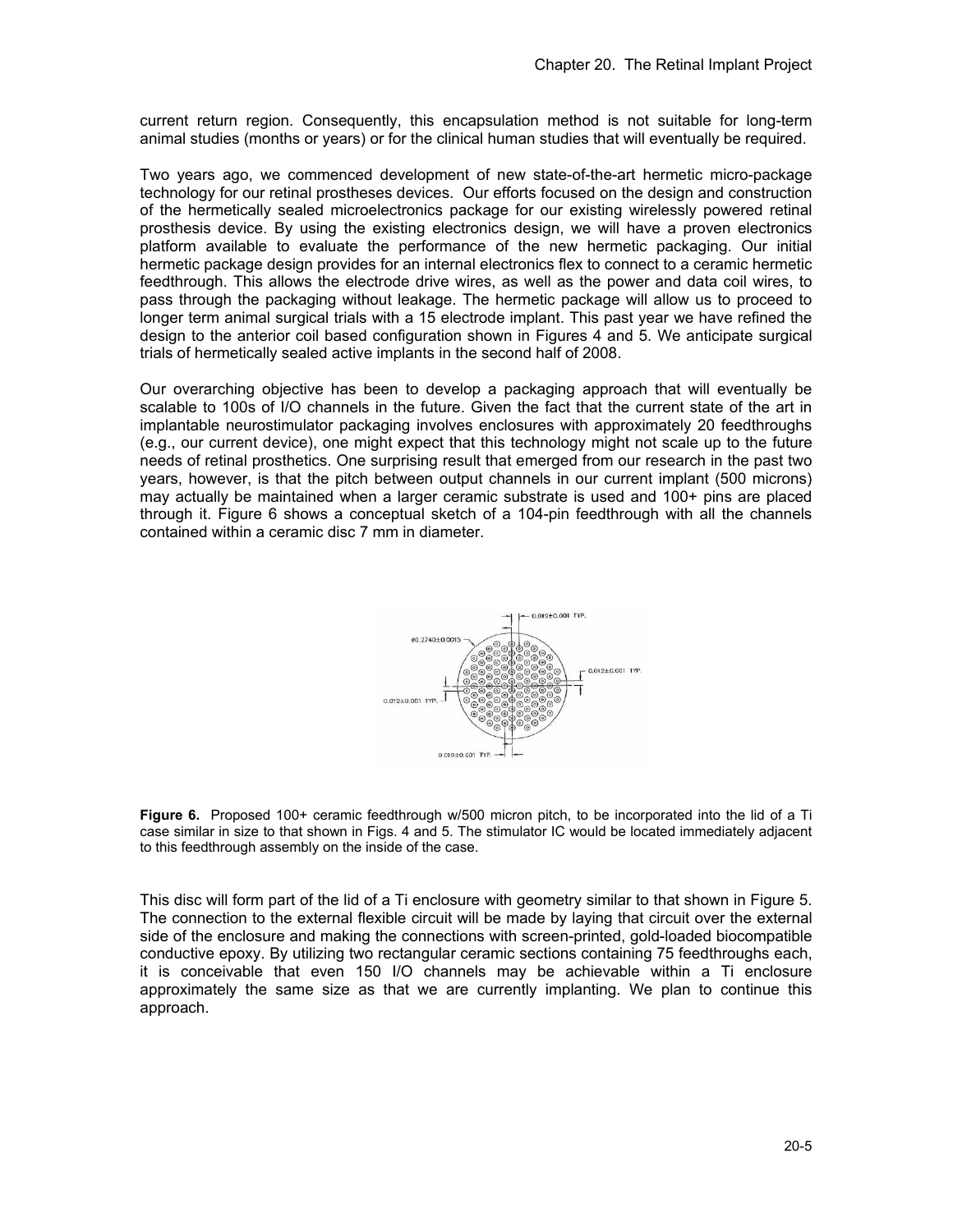# **Surgical Technique Refinement**

#### **Penetrating Electrode Arrays**

Electrodes that penetrate the retina will greatly shorten the distance between electrodes and retinal ganglion cells and should thereby lower stimulation thresholds. They can also cause a reduced area of stimulation for each electrode, resulting in more detailed image perception.

We successfully implanted three penetrating electrode arrays into Yucatan minipig eyes. (See Figure 7). In conjunction with the *Cornell NanoScale Science & Technology Facility* (CNF), we constructed pillar arrays consisting of a flexible polyimide base with 70 μm-tall, SU8 pillars of various diameters ranging from 10 - 80 microns. An *ab externo* surgical method was used to implant these arrays into the subretinal space with no complications observed during the surgery. These pigs were followed for three months before histology tests were performed. On the histology slides we can see that the pillar electrodes were integrated into outer nuclear layers. (See Figure 8).



**Figure 7.** 

**Left:** Penetrating electrode array. **Center:** SEM image of the 70 μm tall SU8 pillars. **Right:**Fundus photo of implanted array.



**Figure 8** Histology slide showing integration of penetrating electrode with the outer nuclear layers.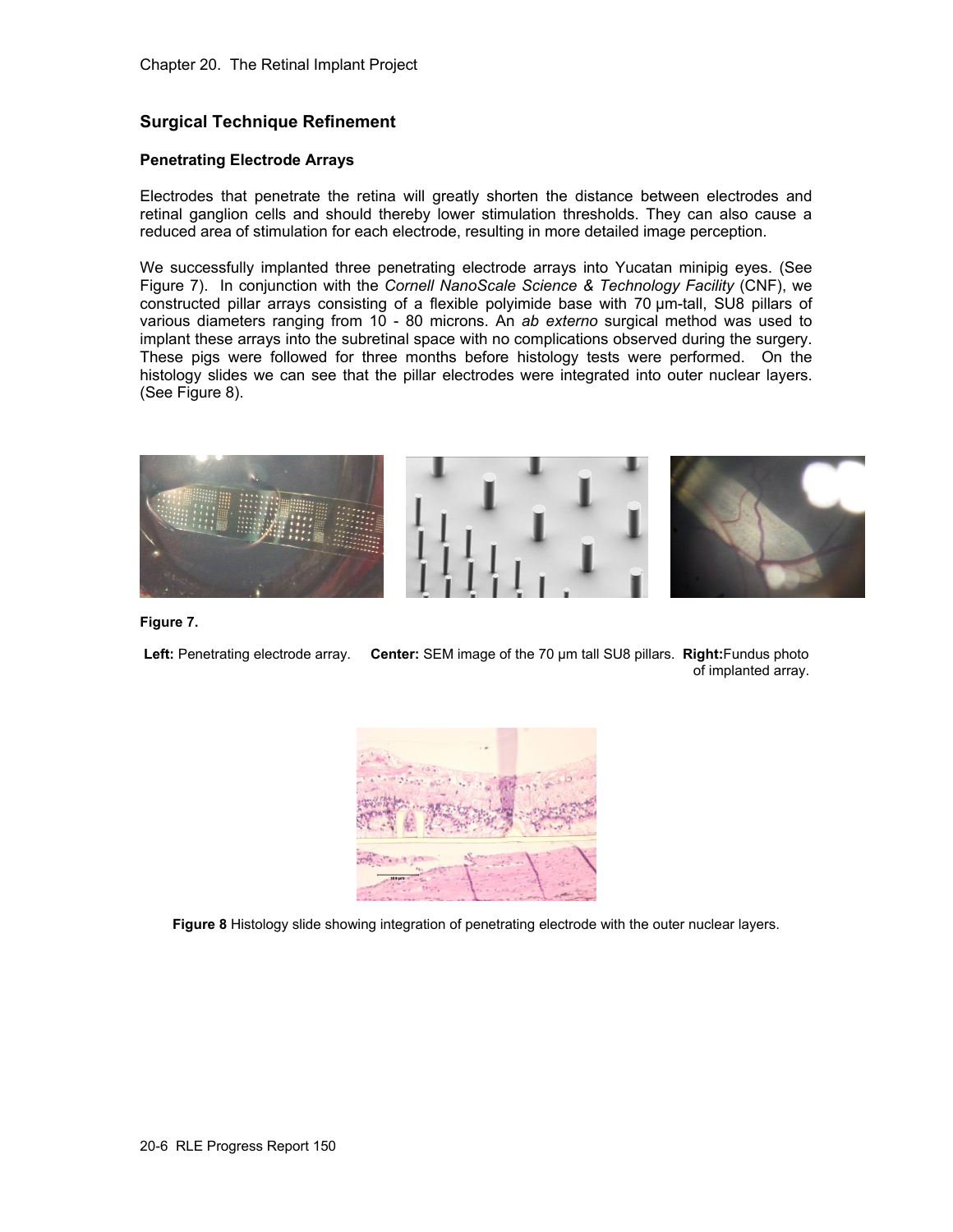#### **Multiple Array Implantation**

To improve the ability of severely blind patients to walk safely in unfamiliar environments, we performed surgeries to implant two arrays into one eye. A large array was located in the periphery to stimulate larger area of retina. This array would be more useful for navigation. A smaller array was located more centrally. Potentially, this array would be more useful for visual tasks that require higher spatial resolution. We implanted 4 pairs of arrays into 4 minipig eyes using an *ab externo* approach. Three out of four surgeries were successful. See Figure 9. No other group has ever attempted this type of surgery.



**Figure 9:** Large and small electode arrays. **Left:** 1.5mm wide array would allow 4.1 ° of visual angle when inserted behind the central portion of the retina. **Center:** 5mm diameter array would allow a much larger field of view, 13.75 ° of visual angle, when inserted behind the periphery of the retina. **Right:** Fundus picture of large array.

# **Deciphering the Retinal Neural Code for Motion**

#### **Sponsors**

National Science Foundation: NSF No. IIS-0515134, NSF Graduate Research Fellowship

#### **Project Staff**

Yi-Chieh Wu, Shamim Nemati, Stavros Valavanis, Prof. John Wyatt

#### **Introduction**

The neural system represents and transmits information through a complicated network of cells and interconnections so that we can perceive the world around us, and a major challenge in neuroscience is understanding how this encoding and decoding takes place. For the retinal implant, such an understanding would provide an objectively measurable metric for comparing the responses to electrical and optical stimulation of retina.

Towards this end, we are developing algorithms for a visual decoder using the responses from a population of retinal ganglion cells (RGCs). We stimulate rabbit retina with a visual stimulus, record responses using a multi-electrode array, and attempt to reconstruct the scene. In this first phase, we focus on a small subset of cell types known as ON, OFF, ON/OFF cells and analyze the encoding of global motion using relatively simple artificial movies characterized by a small set of parameters. The movie consists of a wide bar moving across the retina at various speeds and angles, with the accuracy of our algorithm determined by looking at the errors in speed and angle estimation.

#### **Method**

We use a statistical framework based on receptive field models and likelihood methods. To characterize neural behavior, we use the popular Poisson model. A simple interpretation of this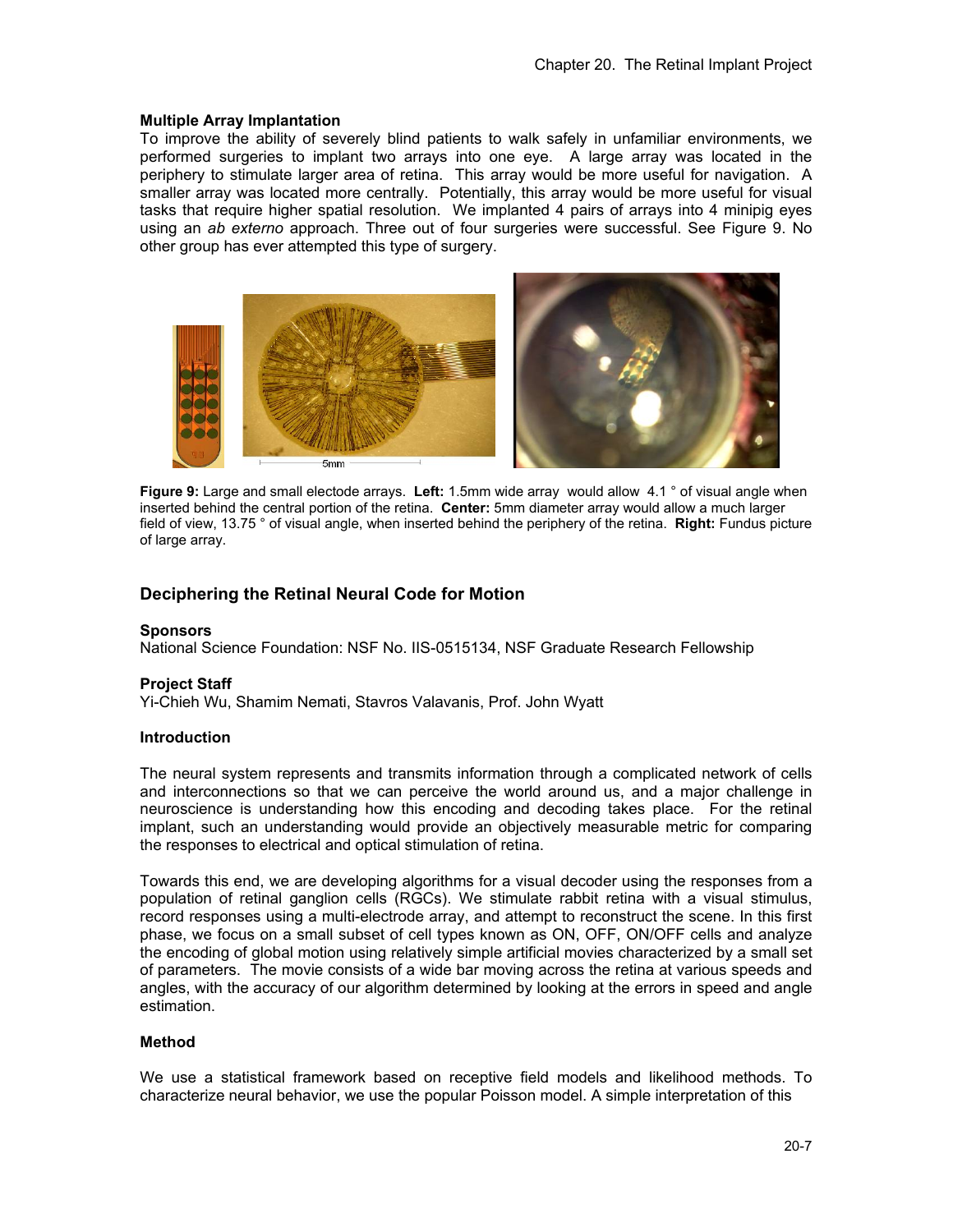model is that the stimulus is linearly filtered by the neuron's spatiotemporal receptive field to produce an intracellular voltage (also known as a generator signal). The voltage is converted via a memoryless nonlinearity to an instantaneous spike rate, and this rate yields a set of spikes via an inhomogeneous Poisson process.



**Figure 10**. Linear-nonlinear Poisson model consisting of a linear filter followed by a point nonlinearity followed by Poisson spike generation.

For simplicity, we have assumed the spatiotemporal receptive field (RF) to be separable and used a simple maximum function for the nonlinearity. Then the time-varying firing rate *λ*(*t*) of a cell is given by

$$
\lambda(t) = \max \left\{ \int_{-\infty}^{\infty} \int_{-\infty}^{\infty} f(x, y) I(x, y, t) dx dy * h(t), c \right\}
$$

where  $f(x, y)$  represents the spatial sensitivity function,  $h(t)$  represents the temporal sensitivity function,  $I(x, y, t)$  represents the image intensity, *c* represents minimum background firing rate, and the \* symbol represents convolution in time. The idea is simple: if *h(t)* denotes the response to a single pixel flash, we multiply the spatial response *f(x,y)* by the light intensity *I(x,y,t)*, convolve the result with the temporal response function *h(t)*, and substitute into the nonlinearity. For simplicity, we have chosen analytically tractable functions for *f*(*x*, y*)* and *h(t*) that have a basis in physiology and are supported by experimental recordings: *f*(*x*, *y*) is a single possibly elliptical Gaussian, and *h*(*t*) is a delayed decaying exponential.

Under the assumption of Poisson spiking, the probability of a spikes occurring at specific times follows a simple equation, and if we further assume that the cells act independently, we can use maximum likelihood to determine the most likely stimulus corresponding to a given set of responses.

This procedure was separated into a training phase in which we knew the visual stimulus and examined the RGC outputs to determine the cell model parameters, and a testing phase in which we examined RGC outputs elicited by moving edges with unknown speeds and directions. In both cases, the unknown parameters (either for the model or for the stimulus) were chosen to maximize the joint likelihood of the observed responses.

### **Results**

After manually identifying 5 ON cells, 7 OFF cells, and 1 ON-OFF cells, we trained using 256 stimuli and found that the RF locations closely match those of the electrodes from which they were recorded (Fig. 11) and that estimated and experimental firing rates closely match (Fig 12).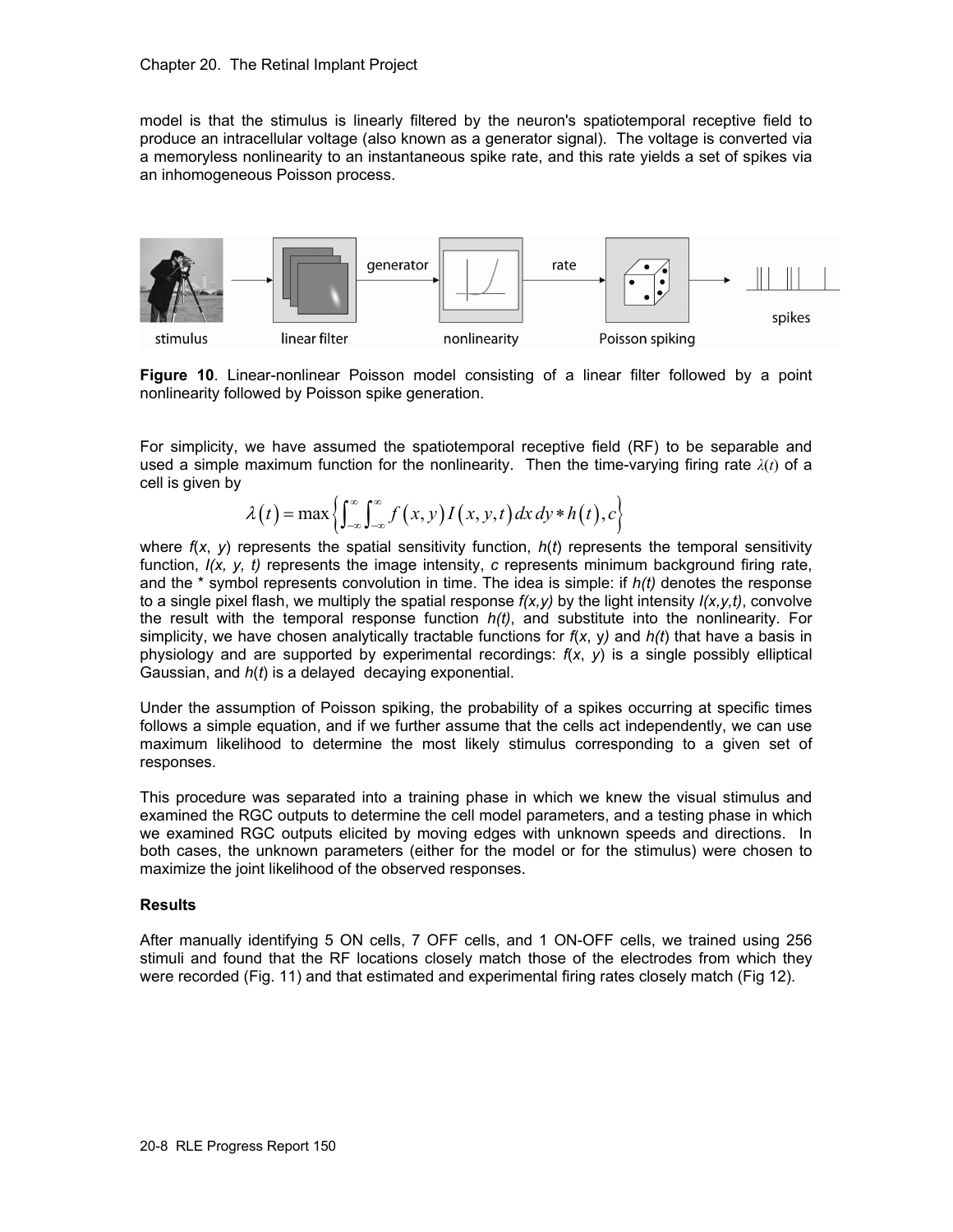

**Figure 11**. Spatial receptive field locations estimated by the maximum likelihood algorithm for ON cells (red X) and OFF cells (blue X). Cells are labeled by the electrode from which their response was recorded. The regularly spaced brown circles show the location of the electrodes on the microelectrode array for comparison to the cell locations. The four corner electrodes are labelled (1,1), (1,8), etc to explain the electrode numbering system.



**Figure 12**. PSTH plots (red) show the spike firing pattern vs. time for a given stimulus over 10 trials for the OFF cell recorded from electrode (5, 2). The stimuli move at a speed of 714 μm/s to the right, left, up and down in the four figures, beginning from the top plot. The blue line in the PSTH plot represents the firing rate profile estimated by our model.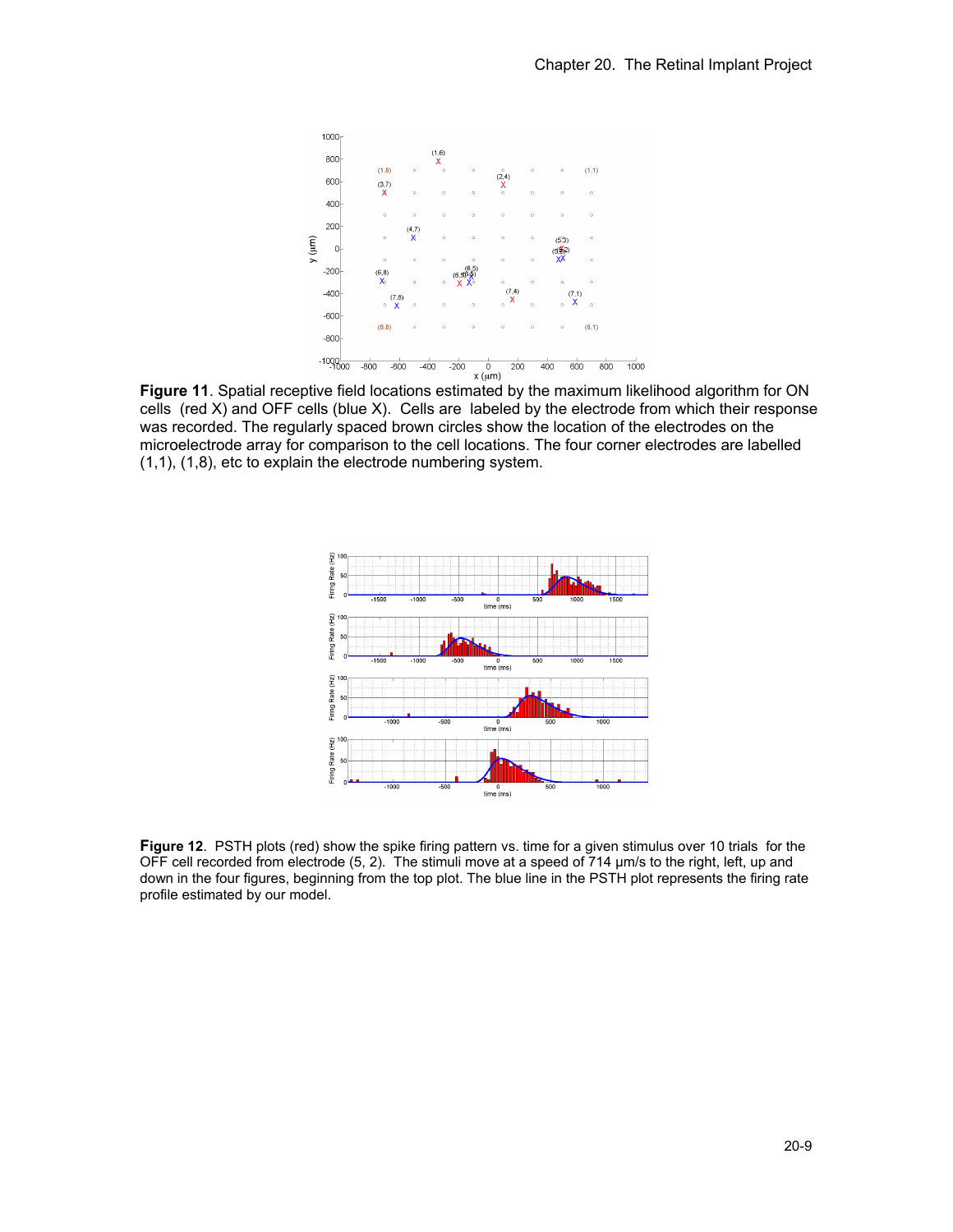In the testing phase, we experimented with decoding multiple speeds and directions and found that the typical likelihood landscape is smooth with a single maximum (Fig. 13). We also observed the following results from the estimations:

- 1. modest numbers of ON or OFF RGCs send quite accurate information on global motion to the brain,
- 2. estimates for speed are better at lower speeds, with less tendency towards overestimation,
- 3. estimates for direction are comparable regardless of true speed,
- 4. no direction is preferred over another,
- 5. estimates for direction are better (less bias, lower spread) than those for speed,
- 6. estimate spread decreases and fewer outliers exist as the number of cells increase and as the spacing across cells increase.



**Figure 13**. Likelihood landscape for an OFF stimulus of (714 μm/s, 180°) using all 7 offcells. The log-likelihood is plotted as a function of possible angles and speeds for the moving edge. The maximum was found at the *maximum likelihood estimate*, a value of (728.7 μm/s, 182.6°).

## **Conclusions and Future Work**

We have presented an algorithm to interpret how ganglion cell firing patterns represent visual input. We found that moderate estimation accuracy is possible using the responses of only 3-5 cells. Furthermore, this method allows for the characterization of other cell types (e.g., directionally selective cells) and arbitrary stimuli, and we are looking to refine the algorithm using better approximations for the temporal response function and alternative stochastic models. So far, we have only considered a particularly simple form of the decoding problem (a moving edge), and we will next attempt to reconstruct stimuli that cannot be characterized by a simple set of parameters. The class of natural images is of particular interest, and a long term goal is to understand how they are represented in the RGC neural code.

### **Retinal Recording System**

#### **Sponsor**

National Science Foundation: NSF No. IIS-0515134

### **Project Staff**

Dan Kumar, Prof. Rahul Sarpeshkar, Professor John Wyatt

This hardware project aims to develop an ultra-low-power recording system that can be implanted adjacent to the retina of a freely moving animal with normal or impaired vision. It will wirelessly transmit recorded retinal ganglion cell action potentials to an outside receiver. This will enable experimentalists for the first time to relate retinal firing patterns to the behavior of an awake, mobile animal. This device will eventually enable researchers to study the retinal firing patterns of healthy and diseased retina in behaving animals in order to design a more useful retinal implant for the blind.

This work is carried out in the laboratory of Prof. Rahul Sarpeshkar under the direction of Profs. Sarpeshkar and Wyatt.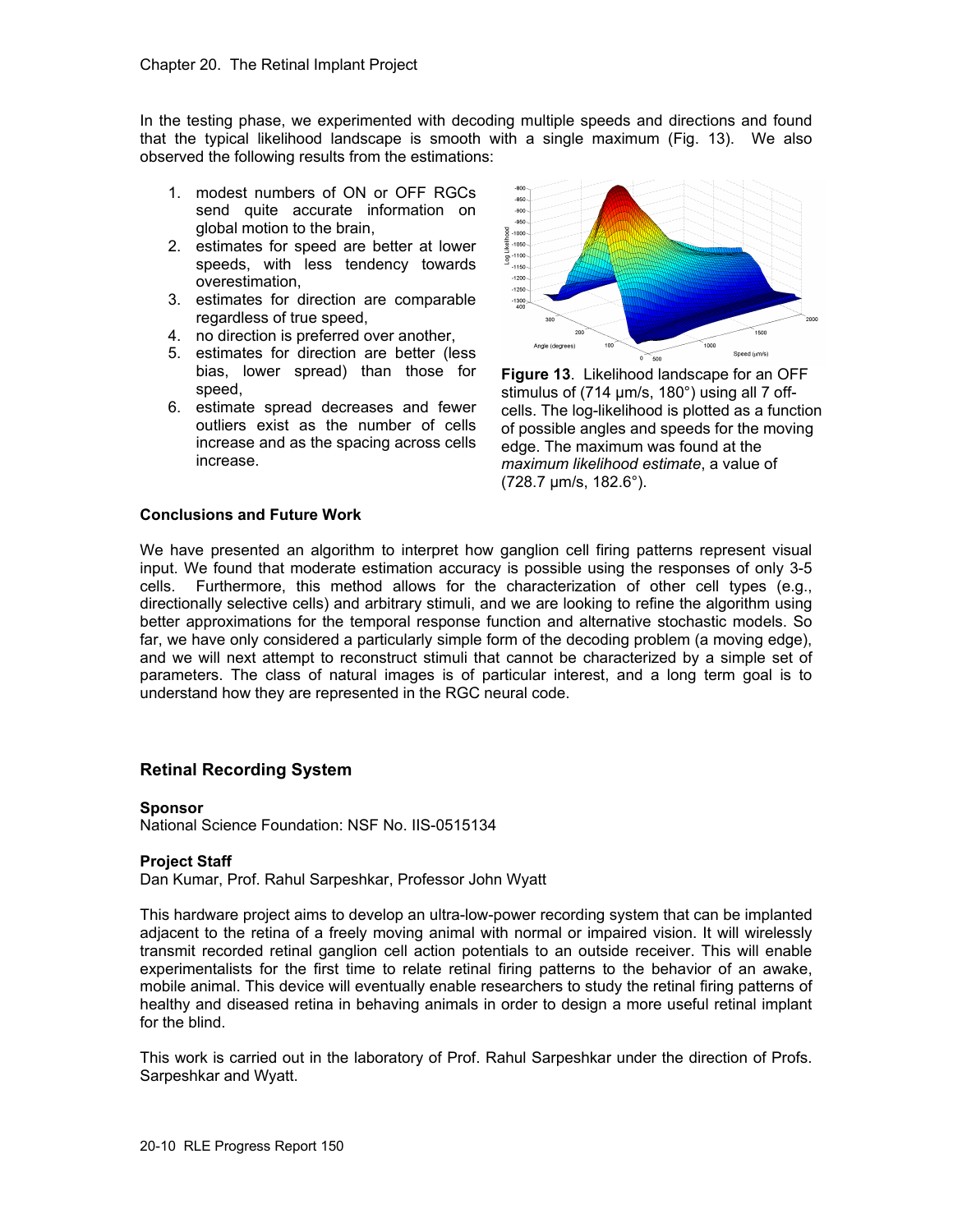The block-diagram of the retinal recording system is illustrated in Fig.14 below. Neural activity picked up by a high-impedance electrode will be amplified with an ultra-low-power neural amplifier before being digitized. The digitized neural signals will then be compressed using the digital interface subsystem to reduce the data rate before being wirelessly transmitted via a bidirectional wireless link to an external device for analysis.



**Figure 14: Block Diagram of the Retinal Recording System** 

### **Progress**

To date, the following sections in this system have been designed:

- **Low-noise, low-power neural amplifier:** An initial version of the neural amplifier was designed and fabricated using the 0.5 µm AMI process. This amplifier has been tested and was shown to operate very robustly. Furthermore, the amplifier appears to be the most power-efficient neural recording amplifier in the literature to date. An improved version of this front-end amplifier, which is suitable for a multi-electrode system due to its small area, has been designed in the 0.18 µm TSMC process and is currently being fabricated at no cost to this grant (thanks to the donation of fabrication from MOSIS).
- **Low Power Analog-to-Digital Converter (ADC):** An initial version of the Low Power ADC has been designed in the 0.5 µm AMI process. An improved version of this design, implemented in the 0.18 µm process, will be sent out for fabrication in August, 2008.
- **Digital Interface:** An initial version of the digital interface with minimal programmability for a small number of recording channels was designed and fabricated using the 0.5 µm AMI process. An extended version of the digital interface that includes programmability and data reduction ability will be sent out for fabrication in August, 2008.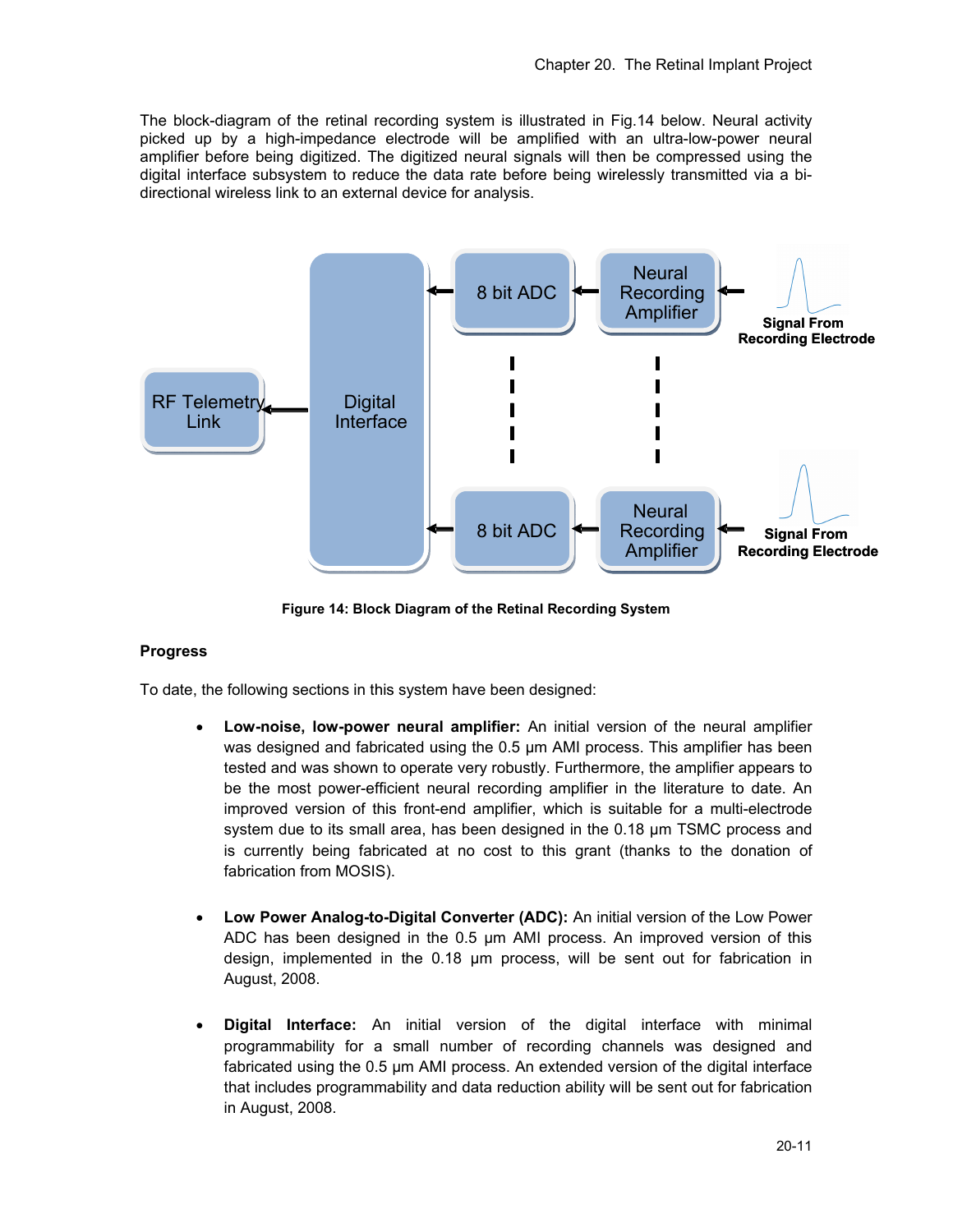# **Remaining Challenges**

### **1. System integration**

While some of the individual pieces have been fabricated and tested, integration of the entire system will pose some challenges. Integration of the low-noise analog systems with the digital circuitry will need to be done with great care to ensure enough electrical isolation between the tiny analog signals and the large switching noise from the digital circuitry.

### **2. Physical design of the implantable circuitry**

The physical design of the implantable circuitry may pose further challenges on the system design. Surgical constraints with respect to the size of the incision that can be performed will dictate some physical characteristics of the system. This may be particularly challenging for the design of the wireless telemetry system that utilizes an implanted, off-chip inductive coil. The complexity of surgical procedures may limit the size of this coil, which will require careful engineering of the wireless telemetry system, particularly on the implanted side.

#### **Final Product and Approximate Timeline**

We expect the remainder of the development of the Retinal Recording System to undergo two major phases. In the first phase, we will focus on circuit design and optimization to achieve the optimal performances. At the end of the first phase, we expect to have a tested and functioning system (integrated at a printed-circuit-board level) that can be used on a lab bench. In the second phase, we will work on making the entire system implantable by integrating various subsystems in a single silicon die. At the end of this phase, we expect to have a functioning system that can be implanted into an animal model. The final product will have between 64 and 100 recording channels. A timeline of our expected progress is listed in Table 1 below.

| Date                | <b>Goal Description</b>                                                                             |
|---------------------|-----------------------------------------------------------------------------------------------------|
| <b>August, 2008</b> | First version of the integrated Retinal Recording System sent out to<br>$\bullet$<br>be fabricated. |
| November, 2008      | First integrated system tested.                                                                     |
|                     | Second revision with fixes and improvements sent out.                                               |
| January, 2009       | Second revision of the recording system tested.                                                     |
|                     | We should be able to demonstrate a system that can work on the lab<br>$\bullet$<br>bench.           |
|                     | End of Phase L                                                                                      |
| February, 2009      | Begin work on developing an implantable Retinal Recording System.                                   |

### **Table 1: Timeline for the Development of the Retinal Recording System.**